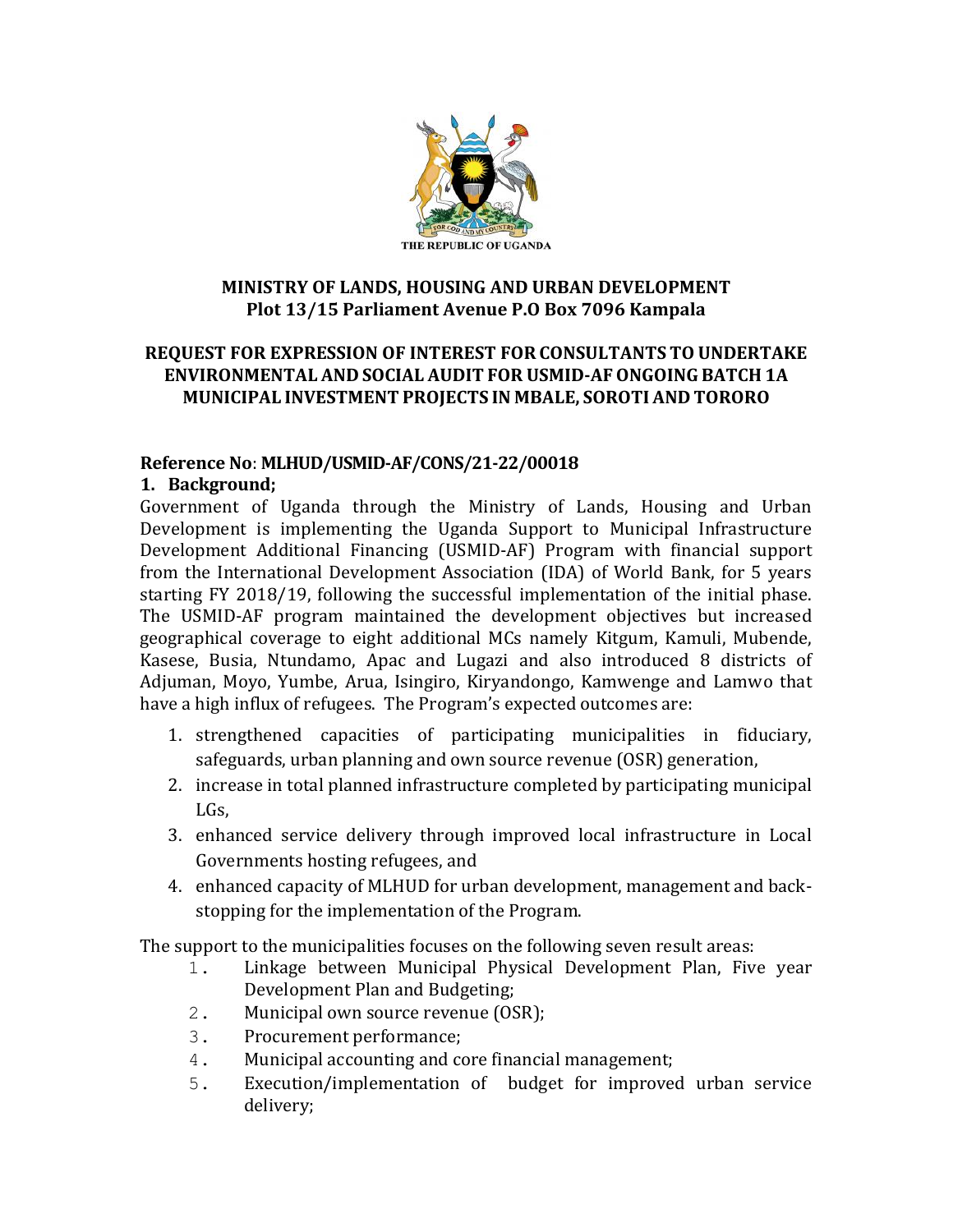6. Accountability and transparency (monitoring and communication); Enhanced environmental and social sustainability (Environmental, social and resettlement due diligence).

# **1.2 Justification and Relevancy of the assignment**

Despite the intended project objective indicated above, infrastructure projects sometimes have unintended adverse social and environmental impacts on the contractors workforce, and the beneficiary communities. It is therefore important that stakeholder engagements, environmental and social Safeguards are considered alongside construction and operation activities throughout the period for the following reasons;

- To avoid adverse consequences of the projects on people (i.e., individuals and communities) and the Environment.
- To ensure that the sub projects are constructed as per the design and that quality materials are used for construction. Where there are changes in design, these have to be agreed with the users.
- To avoid costly implementation delays and eliminate costs of retro-fitting or re-designing projects
- To establish a good reputation among clients, development partners and other stakeholders, and ensure brand visibility of the project funders and clients throughout.
- To comply with the ESIA certification conditions, other Ugandan regulations and the World Bank Safeguard policies that is financing the civil works.

The Ministry therefore now seeks to engage the services of a firm or organisation to undertake the activities of Stakeholder Engagements and Disclosure activities; HIV/AIDS management, Gender Based Violence, Violence Agaisnt Children, Social and Environmental risk management services in the 11 RHDs.

#### **1.1.Objectives of the consultancy assignment**

- i) Work with the PST to maintain a constructive relationship with key stakeholders on an ongoing basis, ensure ownership, participation and support throughout the project implementation stages through meaningful engagement, capacity building and training of stakeholders and structures to fully understand the key aspects of the project; their roles and responsibilities in implementation and management of the project.
- ii) Establish and build the capacity of Project Monitoring Committees at every subproject. This will include producing committee operation guidelines and tools.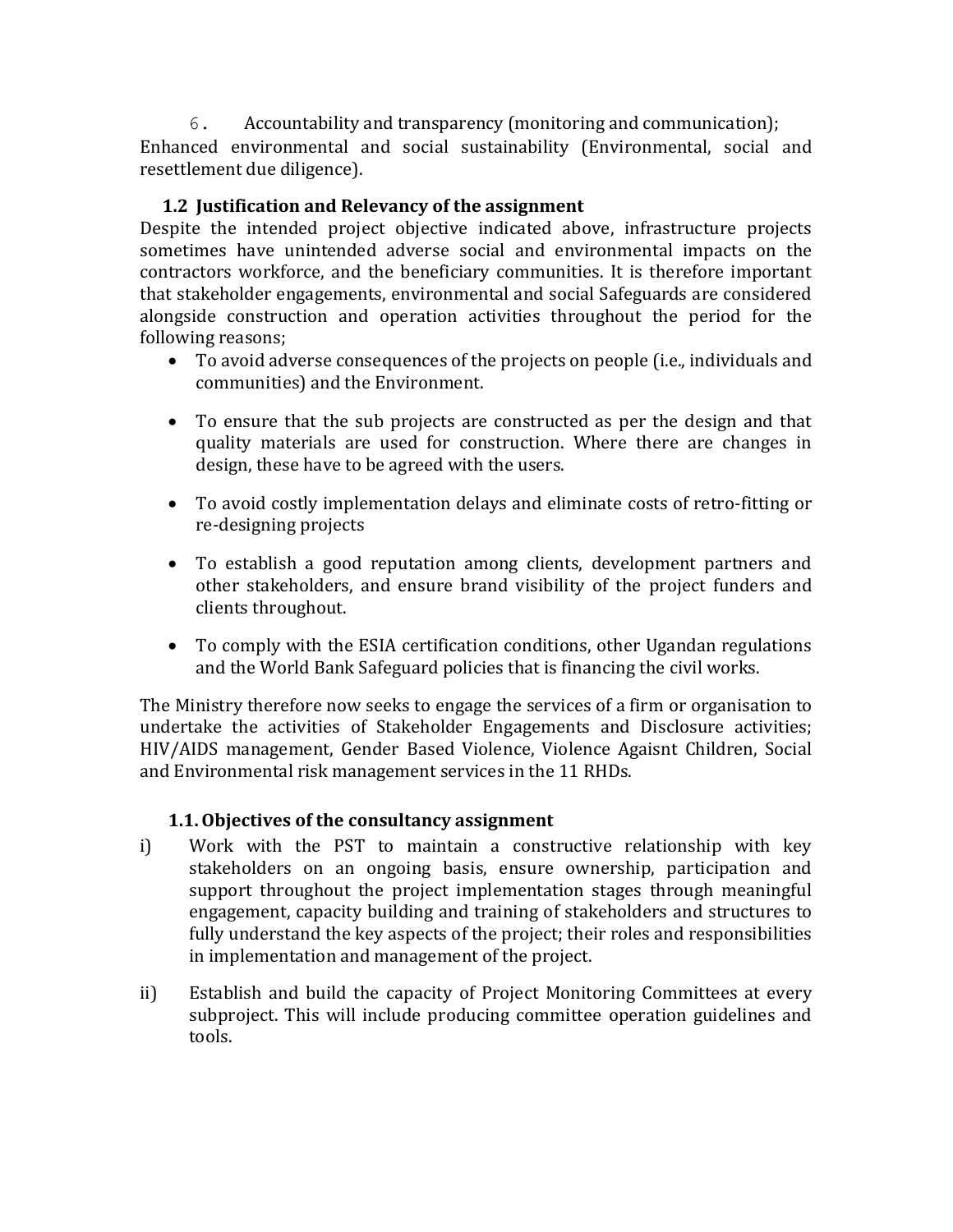- iii) To assist in mitigating the potential social risk of the spread of HIV and other sexually transmitted infections and promotion of community health and safety arising from implementation of the project.
- iv) To assist in monitoring the established Grievance Redress system so as to be accessible to the communities for claims, recommendations, to the project central team and report on its efficiency.
- v) To assist in enhancing mechanisms to mitigate risks and respond to cases of GBV and VAC due to labour influx and its associated effects in the project and beneficiary communities.
- vi) Support the engagement of the stakeholders on the operations and implementation of the project for community support and buy in.
- vii) Train and build capacity of sector professionals both at the central (3 staff) and local governments (2 per LG) regarding the three areas of the assignment.

# **Broad Activity Categories under the Consultancy**

The consultancy shall have 3 broad categories (Stakeholder Engagements, Environment, and Social safeguards) to cover all the planned aspects of the project;

- 1) Stakeholder engagement, consultations, capacity building and training of stakeholders and management of grievances emanating from project activities.
- 2) Establish and build the capacity Project Management committees at every sub project.
- 3) Support and monitor implementation of the RAP by the client.
- 4) Managing Social Risks associated with HIV and AIDS, and Gender Based Violence (GBV) and Violence against Children (VAC).
- 5) Establishment and Implementation of health and safety structures, conducting community health and safety campaigns; and monitoring and reporting on these.
- 6) Ensuring and supporting conservation of biodiversity and ecosystems within the project areas- focus shall be on community and institutional tree planting, waste management and environmental education.
- 7) Adherence to reporting protocols of both incidents and regular periodic reports.

#### **1.2 Scope of Work**

The major audit tasks that the consultant is expected to handle shall include (but not limited to) the following: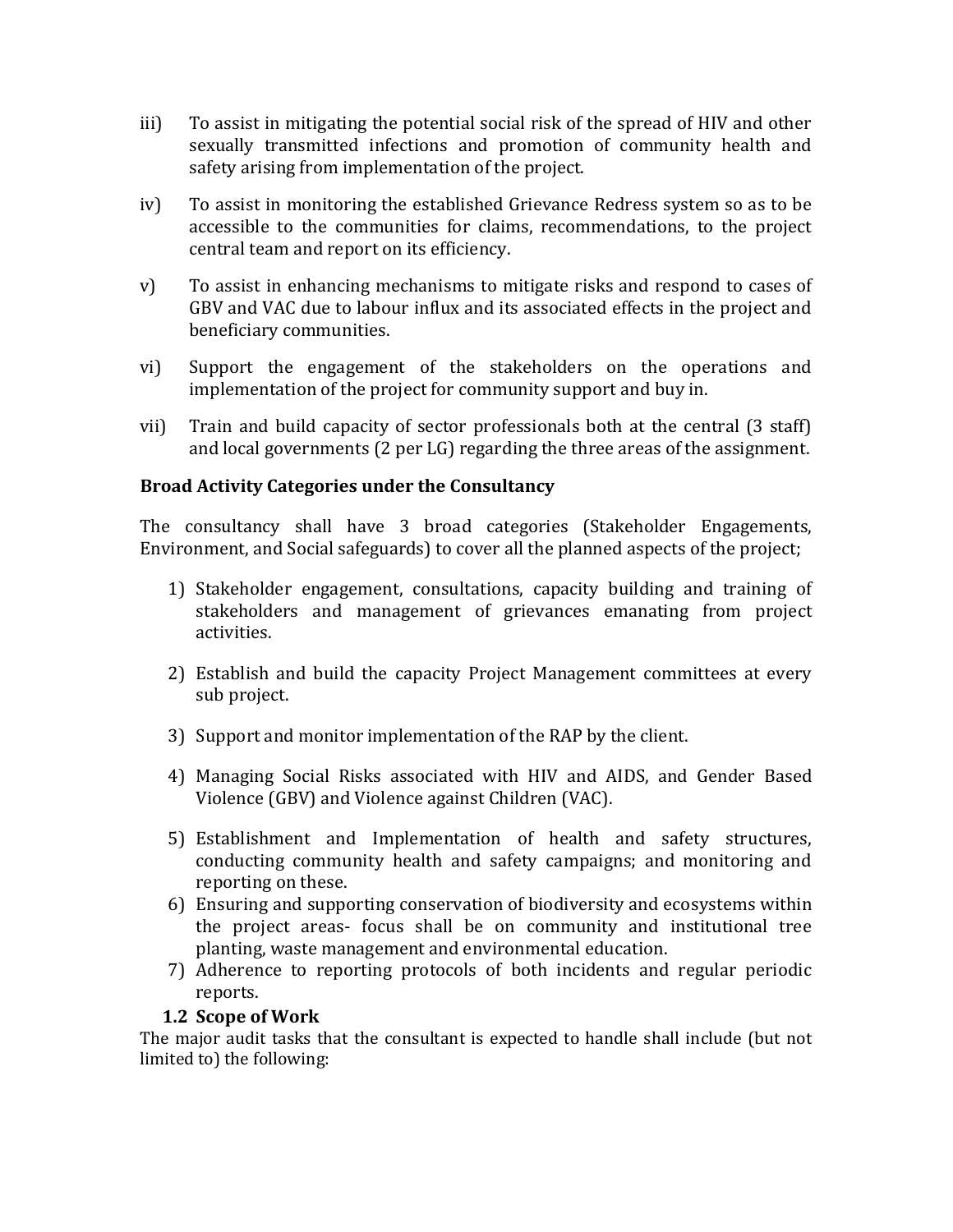- **Compliance to statutory approvals:** Assess and ascertain the level of compliance of sub-projects operations to the recommendations and requirements of the NEMA approval certificate for the ESIA for sub-projects. Furthermore, assess and ascertain the level of compliance of operations to other statutory requirements as stipulated in the several permits issued (these include but not limited to: NEMA Certificate for borrow sites, campsites, parking yard; Directorate of Water Resources Management (DWRM) Water Abstraction Permit; Ministry of Gender, Labour and Social Development (MGLSD) Workplace Registration Certificate; Local Government (LG) Occupational Permits for campsites; and permits for operation of site sick bay/clinic).
- **Performance of C-ESMPs:** Evaluate and validate the performance of the contractors (and associated sub-contractors, suppliers and service providers) on their C-ESMPs (and the appendant management plans) that were developed to guide on compliance of contractors' operations to the safeguard requirements of the project.
- **Participation of LG stakeholders and beneficiary communities:** In a bid to assess project performance, the consultant shall make a plan for stakeholder consultation. The views from the consultations shall be taken into account when preparing the ESIP and shall be incorporated into the ESA report. The focus shall be to review the participation of LGs and communities in the supervision, compliance monitoring, complementary support and independent involvement in operations aimed at achieving safeguards compliance. Emphasis should be paid to involvement of staff from the departments of Natural Resources, Health and Community Based Services; Municipal Development Forums (MDF) and other community structures.
- **Environment compliance:** Assess compliance to the required biodiversity and ecosystems conservation standards and evaluate the feasibility of mitigations and/or restoration measures planned or undertaken. Review the availability, adequacy and functionality of contractors' response to other environmental requirements - emphasis should be on noise and dust management measures; presence of requisite environmental staff for the contractors' and supervising consultant; environment management training; water quality assessments undertaken at critical points (focus on stream crossings where Box Culverts are being established); other environmental assays deemed necessary. For the ongoing works, the Consultant should undertake measurements of key environmental parameters (air quality, noise, vibrations, water quality etc.); assess these against baseline findings and the established national/international standards to determine any impacts attributed to the project.
- **Environment & Social (E&S) Planning, Tracking and Reporting:** Evaluate the contractors' approved E&S work plans and corresponding progress reports expected to be submitted to MLHUD, relevant Ministries, Departments and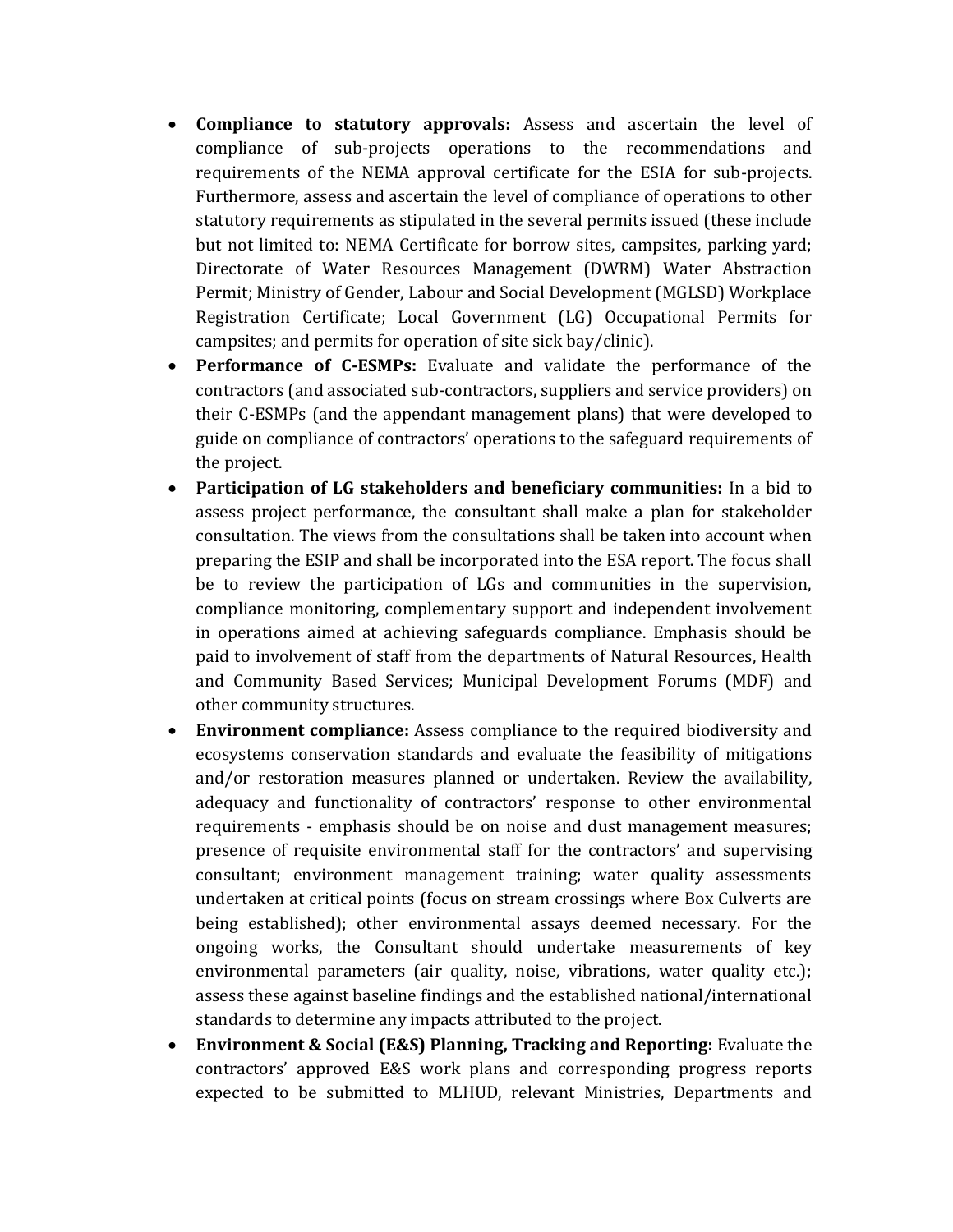Agencies (MDAs) and other stakeholders; consider the content and timeliness of planning and reporting by the contractors and the supervising consultant on E&S issues (coincidental and routine).

- **Healthcare provision system:** review the access to the established healthcare system to ascertain availability, functionality and adequacy of: required structures (staff, clinic facility, equipment and related amenities); healthcare supplies (medicines, contraceptives, and related items); medical record keeping; workers' medical screening (pre-employment, routine, and upon discharge from employment); management of minor and major accidents; and HIV/AIDS services (including counselling & testing, care & treatment, social support and trainings/awareness creation) among others.
- **Safety compliance:** review the established safety systems for workers, visitors and members of the public to ascertain their availability, adequacy and functionality. Emphasis should be paid to: toolbox meetings & safety trainings (e.g. fire drills, emergency response); safety gadgets (fire extinguisher, first aid kits etc.); traffic control systems (Flag Cadres, speed humps, road signages etc.); PPE provision and use-adherence; systems for tracking safety incidents; delineation & safeguarding of campsites, worksites and hoarding of public institutions etc.
- **Management of contractors' fleet**: review the contractors' fleet management systems aimed at ensuring safety; focus should be on their availability, adequacy and functionality. Emphasis should be on: policy statements on speed regulation (including inscriptions in the fleet); servicing and repair (delve into the records for all equipment); competence of fleet drivers and operators (review driving permits, relevant trainings undertaken under the project etc.).
- **Waste Management Systems:** review the contractors' waste management systems (covering all wastes - solid, hazardous, medical and sanitary waste) while keeping in consonance with the recommended practices; the focus should be on availability, adequacy and functionality of the systems. Emphasis should be on: availability of waste handling devices; implementation of operations that allow for sorting of wastes and re-use; existing MoUs, disposal of wastes to gazetted dumping sites (pay attention to disposal sites and evidence of disposal certificates as applicable);
- **Social risk management for workers & members of the community:** Review social risk management systems to ascertain their adequacy. Emphasis should be on: child sexual abuse and exploitation; gender-based violence; acceptable acquisition of land, material or disposal sites (with clear documentation); availability of social protection structures (staff and facilities) for the contractors and supervising consultant; level of community engagement; involvement of other arms of government in ensuring social risk management etc. On the performance of Grievance Redress Systems (GRS), **t**he consultant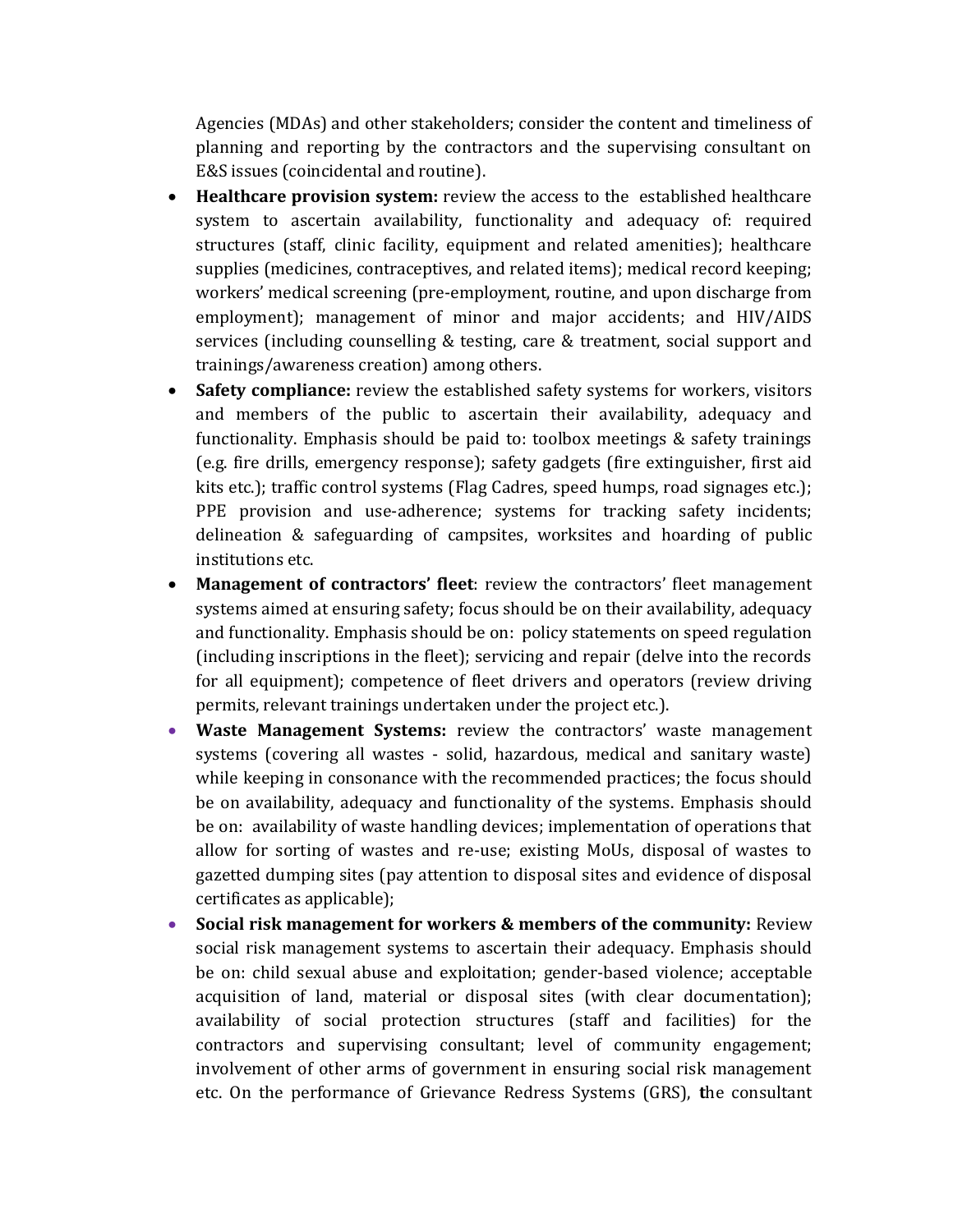shall assess the performance of the existing GRS; attention shall be on how grievances have been settled; ratio of settled versus pending grievances; consideration of which GRS was utilised (project, judicial, community and traditional grievance redress mechanisms). The consultant shall assess the effectiveness of the current mechanisms for preventing, tracking, reporting and managing gender and child rights violations; this will involve assessing the scale of awareness, codes of conduct, linkages and referral pathways for managing cases of these rights violations.

- **Physical and Economic Displacement (Involuntary Resettlement):** Review and assess any incidences of physical and economic displacement; damage to individual and public amenities; review conditions surrounding the identified physical and economic displacements and damage of amenities.
- The Consultant should review the available records pertaining to social risk management and engage with existing structures (amongst the supervising consultant, contractors' and community) to make an opinion.
- **Adequacy of workers' employment & welfare requirements (including subcontractors):** Review the availability, adequacy, functionality and timeliness of workers' employment & welfare requirements aimed at maintaining a productive workforce. Emphasis should be on: employment contracts for all workers; assent of workers to company E&S codes of conduct; payment of salaries, wages, overtime allowances and statutory remittances; compensation for injuries or fatalities as applicable; valid insurance cover; food and drinking water requirements; workers' behaviour-management regulations (to control alcohol & drug abuse and crime); work-place conveniences (sanitation, resting, designated smoking areas etc.) at campsites and work fronts; and employment of locals and special interest groups
- **Management of Physical Cultural Resources (PCRs):** review and assess the effectiveness of PCR management systems where applicable (in case of any Chance-Finds).
- Documentation of good practices which can be relayed to other sub-projects and to be implemented prior to the closure of the on-going sub-projects.
- **2.** The Ministry of Lands, Housing and Urban Development now invites eligible consulting firms ("Consultants") to indicate their interest in providing the Services.
- **3.** Interested Consultants should provide information in form of brochures, company profiles, etc., demonstrating that they have the required qualifications and relevant experience to perform the Services. The Consultants should indicate their interest in providing the Services by responding to this request for expression of interest.
- **4.** The Expression of Interest will be evaluated based on the Public Procurement and Disposal Act and Regulations (2003 and as amended) and each Firm will need to submit **5 copies** of the documents (**soft copy [PDF] & hard copy**).
- **5. The short listing criteria:**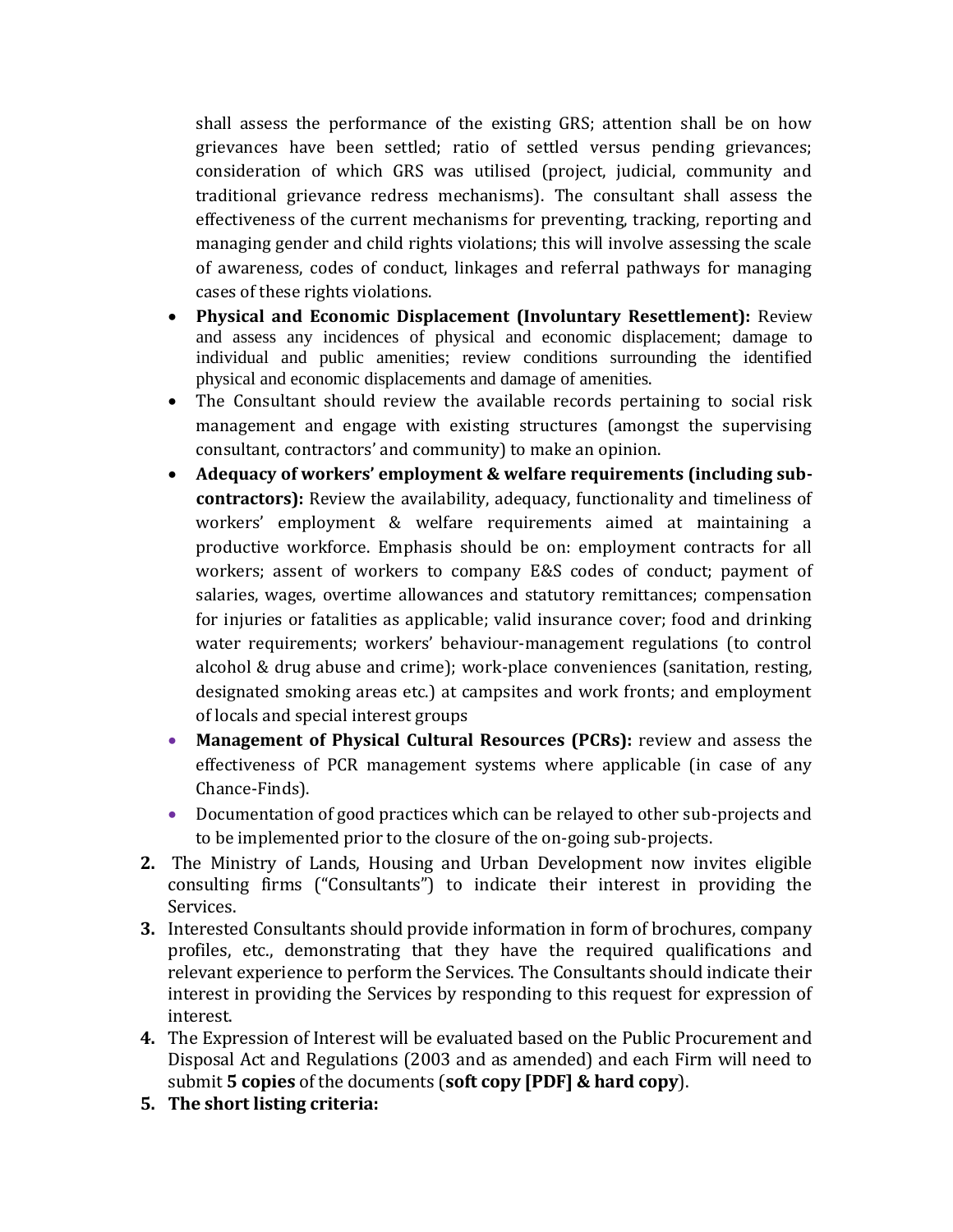Firms shall be evaluated based on the following criteria:

- i) Eligibility requirements including:
	- a. Valid practicing and/or trading license 2022 or its equivalent,
	- b. Tax clearance certificate addressed to Ministry of Lands, Housing and Urban Development.
	- c. Certificate of incorporation or Registration and all other legal documents
	- d. All Company legal documents including Memorandum and Articles of Association.
	- e. Registered/notarized Joint Venture/ Association Agreement
	- f. And any other mandatory requirements for a firm to provide services to the Government entity in Uganda.
- ii) Evidence of having completed 03 (three) Environmental and Social audit assignments for donor or government funded infrastructure projects in Uganda or in any developing country in the past 5 years. The consultant shall provide evidence of submission of completed ESA reports to the relevant agencies or their approval.
- iii) *Recommendation from at least four previous clients to confirm this experience will be required.*
- iv) Presence of skills among the consultant's personnel and in adequate numbers in the following areas:

# **Team Leader / Certified Environment Auditor or Social Impact Assessor.**

- Bachelor's Degree and Master's Degree in any of the following: Environmental, Natural Sciences, Social Sciences
- Must be registered with NEMA as an Environment Audit or Social Impact Assessment Team Leader (if registered with other foreign statutory body, shall be required to register in Uganda before contract award).
- Eight (08) years' of demonstrated experience working as an Environment Auditor or Social Impact Assessor at the national or regional level; three of which should have been as an Audit Team Leader.
- \* Past experience of 05 years in conducting audits in donor funded infrastructure projects within Uganda or sub Saharan Africa.

# **Natural Resources Management Expert**

- Bachelor's Degree in Environmental Management, Forestry, Natural Resources, Botany, Ethnobotany or Zoology
- A Master's Degree in any of the above or related disciplines
- \* The expert should be registered Environment Auditor with NEMA or an equivalent body in his/her country and duly authorized to carry out such work in Uganda.
- Eight years of relevant experience working on environmental & social audits;
- Experience of five years in conducting audits in donor-funded infrastructure projects.

# **Social Development Expert**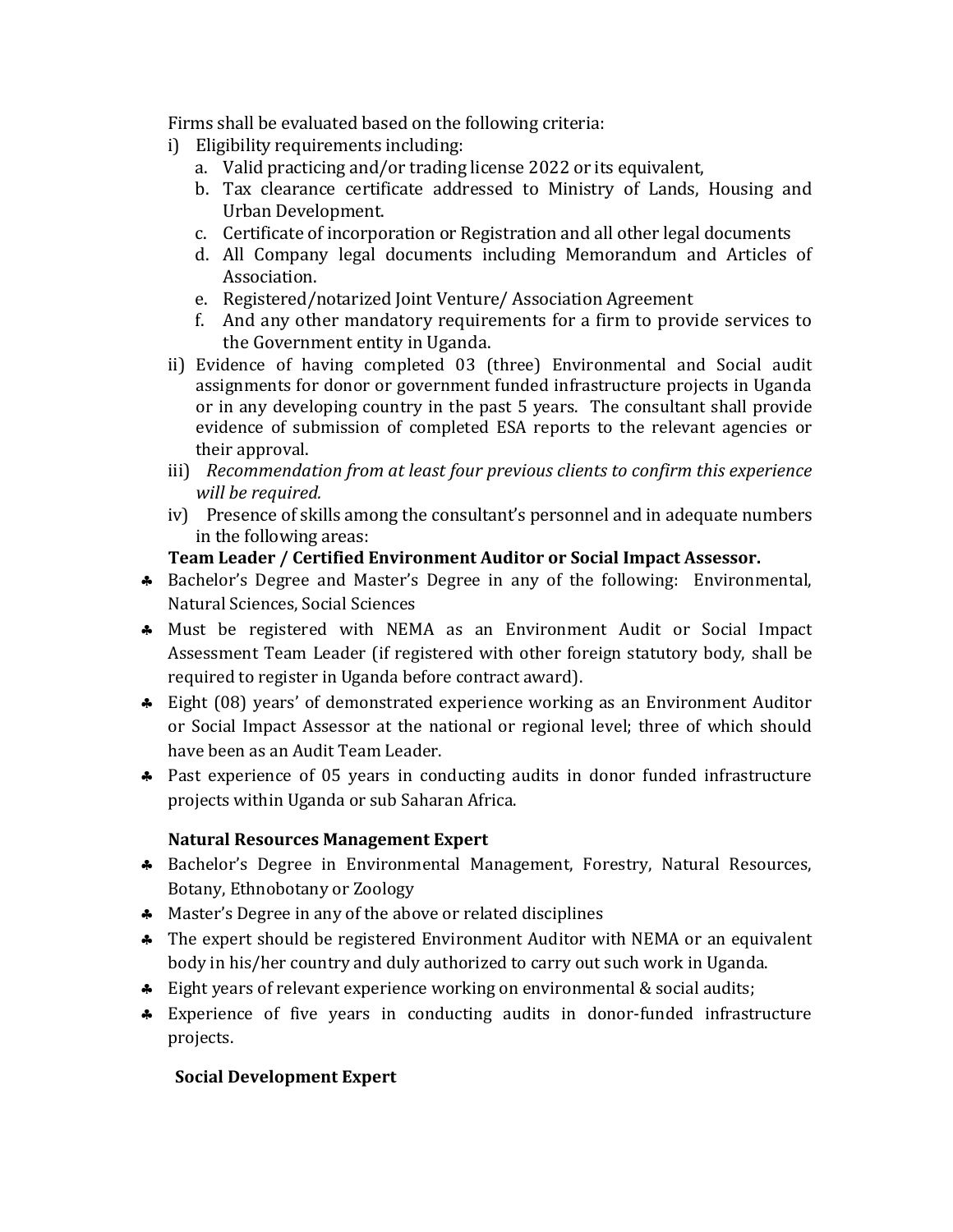- Bachelor's Degree in Social Work, Development Studies, or Social Sciences with bias in Anthropology, Sociology, Social Administration, Community Psychology
- **A** Master's Degree in any of the above disciplines
- 08 years' general experience of implementing or supervising social development projects.
- Experience of 05 years of conducting social audits or evaluations on donor funded infrastructure projects.

# **Health & Safety Expert**

- Bachelor's degree in Environmental Health, Public Health, Community Health, Industrial & Organisational Psychology, Safety Engineering
- \* Possession of Diploma OR a recognized professional qualification in Occupational Safety & Health.
- \* 03 years relevant experience in the implementation of health & safety requirements in the construction industry.
- **6.** Consultants may associate with other firms in the form of a joint venture or a subconsultancy to enhance their qualifications. However the EOI should specify the nature of association i.e. whether joint venture or sub-consultancy.
- **7.** A Consultant will be selected in accordance with the Quality and Cost Based Selection (QCBS) method set out in the Consultant Guidelines.
- **8.** Further information can be obtained at the address below during office hours from **08:00 to 17:00 hours (Local Time):** The Head of Procurement and Disposal Unit **Ministry of Lands, Housing and Urban Development, First Floor, Room 17 Parliament Avenue, Kampala- Uganda Telephone +256 414 345298 E-mail[: pdumlhud@gmail.com,](mailto:pdumlhud@gmail.com)**
- **9.** Written Expressions of Interest must be delivered physically or by courier to the address above by **10:00 am** on **18th May 2022.**
- **10.**The detailed notice of expression of interest is available at the Entity's website at [www.mlhud.go.ug](http://www.mlhud.go.ug/) and at [www.ppda.go.go/tenderportal](http://www.ppda.go.go/tenderportal)

| 11. Proposed Schedule                       |
|---------------------------------------------|
| <b>Activity</b>                             |
| Invitation for Expression of Interest (EOI) |
| Closing Date for Submission of (EOI)        |
|                                             |

# **11.Proposed Schedule**

| <b>Activity</b>                                        | <b>Date</b>                 |
|--------------------------------------------------------|-----------------------------|
| Invitation for Expression of Interest (EOI)            | 5th May 2022                |
| Closing Date for Submission of (EOI)                   | 18th May 2022 at 10:00Am    |
| Short listing and process and necessary approvals      | $19th - 31st$ May 2022      |
| Issuance of RFP                                        | 6 <sup>th</sup> June 2022   |
| Pre-Bid Conference                                     | 15th June 2022 at 10:00Am   |
| Closing Date for Submission of Proposals               | 28th June 2022              |
| <b>Evaluation of Technical and Financial Proposals</b> | 29th July to 27th July 2022 |